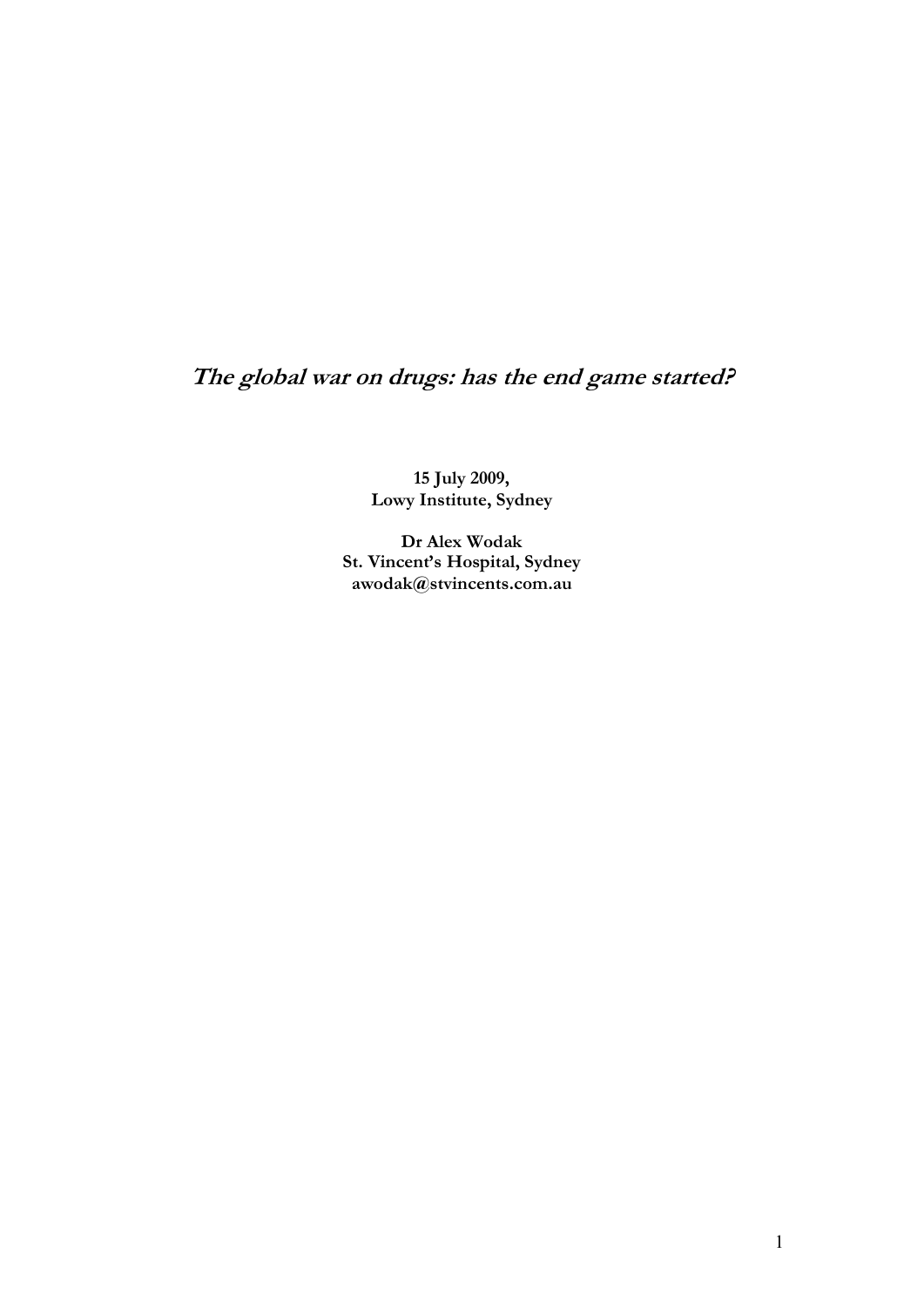# **The history and development of global drug prohibition:**

Global drug prohibition developed from a meeting of 13 nations known as the International Opium Commission. This meeting was convened by the USA and was held in Shanghai one hundred years ago in February 1909. Subsequent meetings included one held in The Hague in 1912 and the Second International Opium Commission held in Geneva in 1925 under the aegis of the League of Nations. At this meeting it was agreed to prohibit three plant based drugs, opium, coca and cannabis, and their derivatives. After the Second World War, three international drug treaties were negotiated and agreed. The Single Convention brought together in one treaty in 1961 all the treaties agreed under the League of Nations. The Psychotropic Convention in 1971 was a response to growing fears about synthetic drugs such as amphetamine and barbiturates. A third treaty on Drug Trafficking was agreed in 1988.

The United Nations established a several organisations to support these treaties. The Commission on Narcotic Drugs (CND) develops policy, the Office on Drugs and Crime (UNODC) implements policy while a quasi UN body, the International Narcotics Control Board (INCB), monitors compliance by 'parties', that is member states, with the agreed policies. A remarkable feature of international drug control is the virtually universal adoption of this system by almost all of the 192 members of the UN.

A further important development was the declaration of a 'War on Drugs' by President Nixon on 17 June 1971. While intended originally only as a political strategy and not a public policy, that distinction was soon forgotten. Many countries across the world noted the extraordinary political success of the 'War on Drugs' in the USA and then emulated it. On <sup>5</sup> June 1981, a US publication reported the recognition of a new immune disorder

which was later termed 'AIDS' and subsequently shown to be caused by infection with a virus which became known as 'HIV'. Injecting drug users were found to be at high risk of acquiring and subsequently transmitting HIV. Today about 30% of new HIV infections outside Sub Saharan Africa are associated with injecting drug use. AIDS is now responsible for one in every six deaths in the world. Although effective harm reduction methods of preventing HIV infection among injecting drug users have been known for about two decades, adoption and implementation is poor because of entrenched opposition from drug law enforcement supporters.

## **Aims and objectives:**

The aims of global drug prohibition are first to minimise the availability and use of specified prohibited drugs for recreational purposes and second to ensure that adequate supplies of drugs are available for medical and scientific purposes.

The indicators that drug prohibition is working are: (i) the scarcity of prohibited drugs; (ii) high and increasing prices and low and decreasing purity of street drugs; (iii) declining consumption; and (iv) identified benefits of prohibition far exceeding unintended adverse effects of the policy.

## **Has drug prohibition worked?**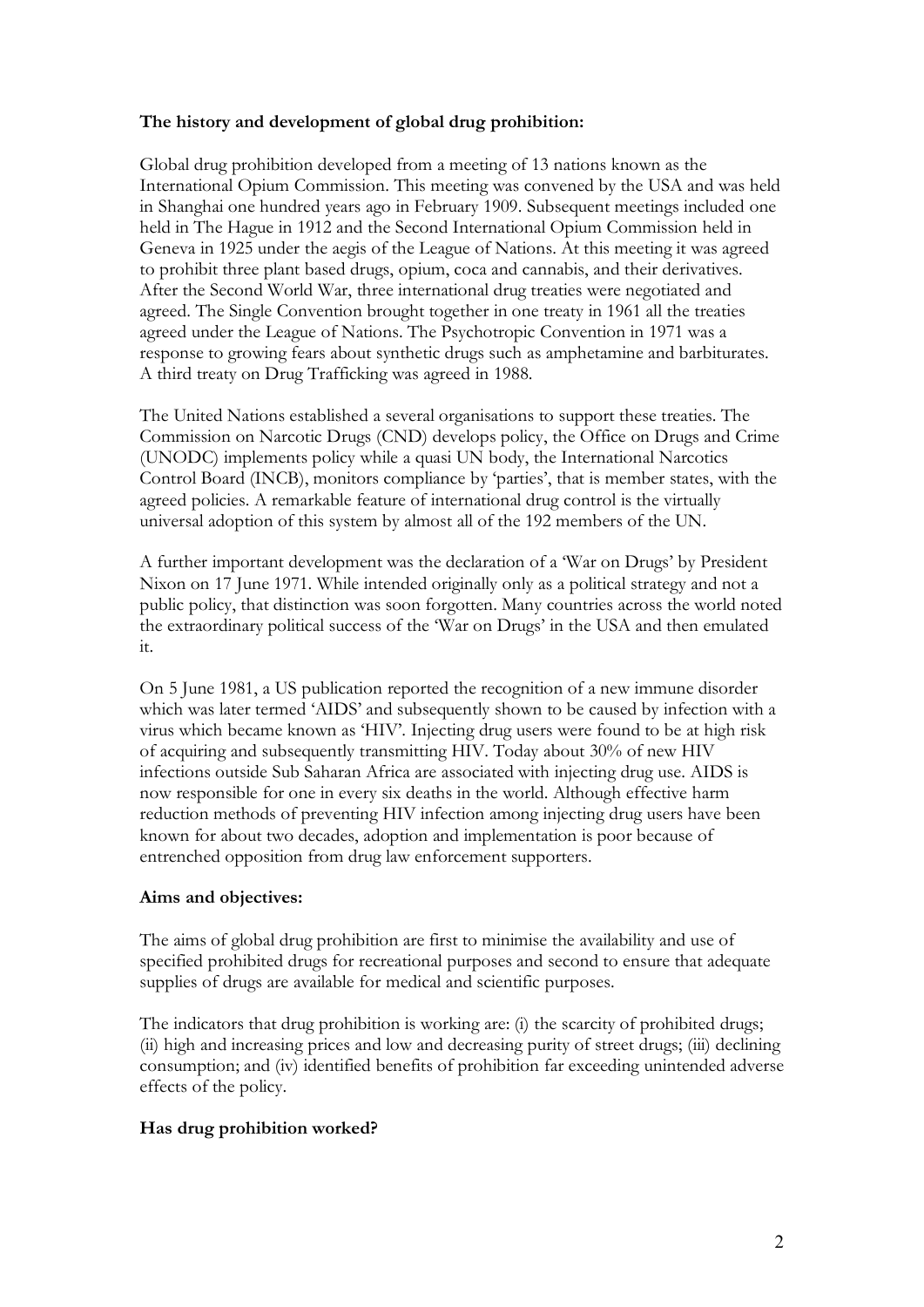Drugs are still readily available. Prices have fallen dramatically and purity has increased. Production and consumption of illicit drugs are increasing. While benefits of global drug prohibition are hard to identify, adverse effects are multiple, severe, serious, and obvious. If this is success, what would failure look like?

In 1998, UNODC attended a major drug policy meeting at the United Nations in New York using the slogan 'a drug free world, we can do it!' Ten years later, in 2007, according to UNODC's own official estimates, global opium production had more than doubled – increasing by 103% and cocaine production had increased by 20%. Cannabis production in the first six years of that decade had increased by 36%. If this is success, what would failure look like?

Illicit drugs are also relatively available. In Australia between 2000 and 2008, 60 to 85% of illicit drug users reported that heroin was either 'easy' or 'very easy' to obtain, from 2001, 40% to 60% said that cocaine was either 'easy' or 'very easy' to obtain, while since 2002, 80% reported that methamphetamine powder was either 'easy' or 'very easy' to obtain. If this is success, what would failure look like?

In a recent study of global prices for heroin and cocaine 1981-2002 commissioned by the European Commission, Reuter and Trautmann reported that prices fell by more than 80%. The US Drug Enforcement Agency reported that a unit of heroin which had cost \$3.90 in 1980 cost just 80 cents in 1999 while purity in the same period had increased from 3.6% to 38.2%. In the European Union between 2001 and 2006, the price of seven drugs decreased from 10% to 50%. Retail prices for heroin and cocaine in Europe and the US fell substantially between 1990 and 2005. As the number of jail and prison inmates serving sentences for drug-related offences increased ten-fold in the USA from a mere 50,000 in 1981 to 500,000 in 2003, the price of heroin and cocaine still dropped by about 80%. US government expenditure on international drug control increased almost ten fold between 1981 and 2003. During that period, the price of heroin and cocaine dropped by about 80%. If this is success, what would failure look like?

## **Adequate supplies of drugs for medicine:**

The availability of prohibited drugs for medicinal use has been inadequate. Just 15% of the world's population in 1999 accounted for 87% of global morphine consumption. In 1999 the USA accounted for 4.7% of the world's population but accounted for 49% of global morphine and 99% of the sustained release oxycodone consumption. Only 10 million of the 20 million new global cancer cases each year are expected to receive adequate pain relief.

## **Benefits of prohibition:**

Of the almost 200 countries that have adopted global drug prohibition in recent decades, identifiable benefits of prohibition have been few and far between. The USA experienced a heroin shortage lasting a couple of years in the 1970s when the French connection was identified and broken up. After the Mr Asia syndicate was detected and dealt with in the early 1980s, heroin has been in short supply in New Zealand. It helps to keep heroin out of your country if you have a small population, an unimpressive economy and are surrounded by 170 million square kilometres of Pacific Ocean. For supporters of the War on Drugs, Sweden is proof that prohibition can be successful. But Sweden lies in the periphery of Europe, is one of the more rural countries in Europe, spends a lot of money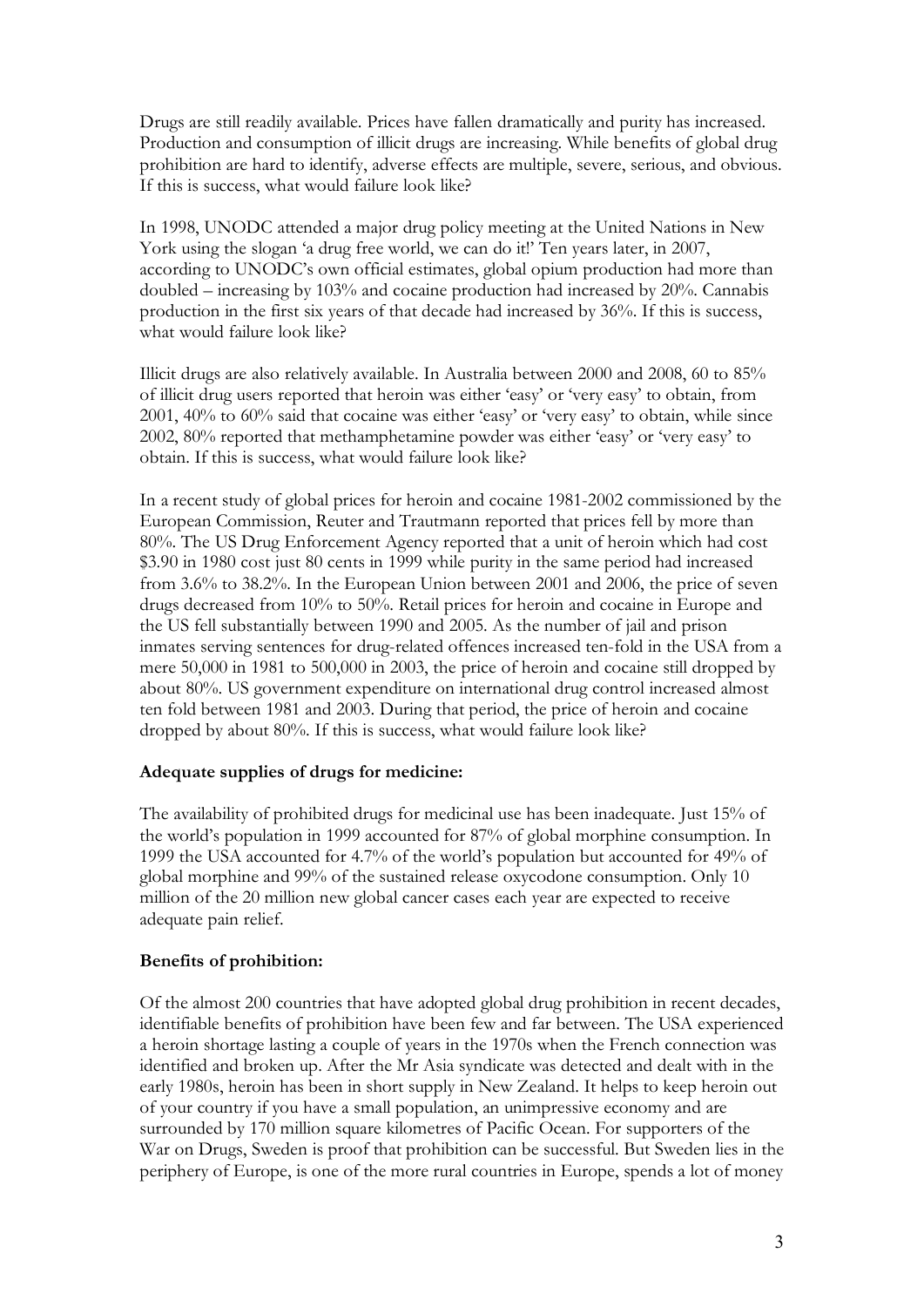on health and welfare and importantly, has less economic inequality than most other developed countries. Some have attributed Australia's heroin shortage since 2000 to drug law enforcement. But our heroin shortage occurred at a time when heroin production in our major source country, Burma, had dropped by 80% to 90% while consumption in China, a transit country for much of the heroin reaching Australia, had increased ten fold. The heroin shortages that affected other markets supplied by Burma such as western Canada and some south-east Asian countries, also makes the likely role of Australian drug law enforcement in our heroin shortage very questionable.

#### **Adverse effects:**

While benefits are hard to identify, serious unintended adverse effects are all too obvious. The UNODC is the major international defender of global drug prohibition and this is how this organisation describes the unintended consequences of the drug control policies it supports:

*'Global drug control efforts have had a dramatic unintended consequence: a criminal black market of staggering proportions. Organized crime is a threat to security. Criminal organizations have the power to destabilize society and Governments. The illicit drug business is worth billions of dollars a year, part of which is used to corrupt government officials and to poison economies. Drug cartels are spreading violence in Central America, Mexico and the Caribbean. West Africa is under attack from narco-trafficking. Collusion between insurgents and criminal groups threatens the stability of West Asia, the Andes and parts of Africa, fuelling the trade in smuggled weapons, the plunder of natural resources and piracy'* UNODC website

A number of countries are sometime referred to today as 'narco-states' including Afghanistan, Pakistan, Burma, Colombia, Peru, Bolivia and Mexico. These are all countries where from time to time it has been difficult to separate major drug trafficking organisations from the government. 'Narco-terrorism' is similar phenomenon and involves known terrorist organisations trafficking drugs to fund operations to gain recruits or expertise. Examples of narco terrorist organisations are the Revolutionary Armed Forces of Colombia (FARC) and the United Self-Defense Groups of Colombia (AUC) in Colombia and the Taliban operating in Afghanistan and Pakistan. In November 2008, the United States Joint Forces Command released its annual security appraisal 'The Joint Operating Environment' which concluded that 'in terms of worst case scenarios for the Joint Force and indeed the world, two large and important states bear consideration for a rapid and sudden collapse: Pakistan and Mexico'. Commentators noted that the common link between these two countries was that they were both 'narco states'. 'The Joint Operating Environment' also concluded that 'the Mexican … government, its politicians, police, and judicial infrastructure are all under sustained assault and pressure by criminal gangs and drug cartels.' A nuclear armed and unstable Pakistan is being undermined by narco-terrorists. In neighbouring Afghanistan, 60,000 troops from over 40 countries comprise the International Security Assistance Force (ISAF) confront the Taliban military operations funded at least in part by sales of opium and heroin. Afghanistan now produces 93% of the world's opium. The southern provinces of Helmund and Kandahar, which are dominated by the Taliban, account for 70% of the opium produced in Afghanistan.

#### **Can drug prohibition work?**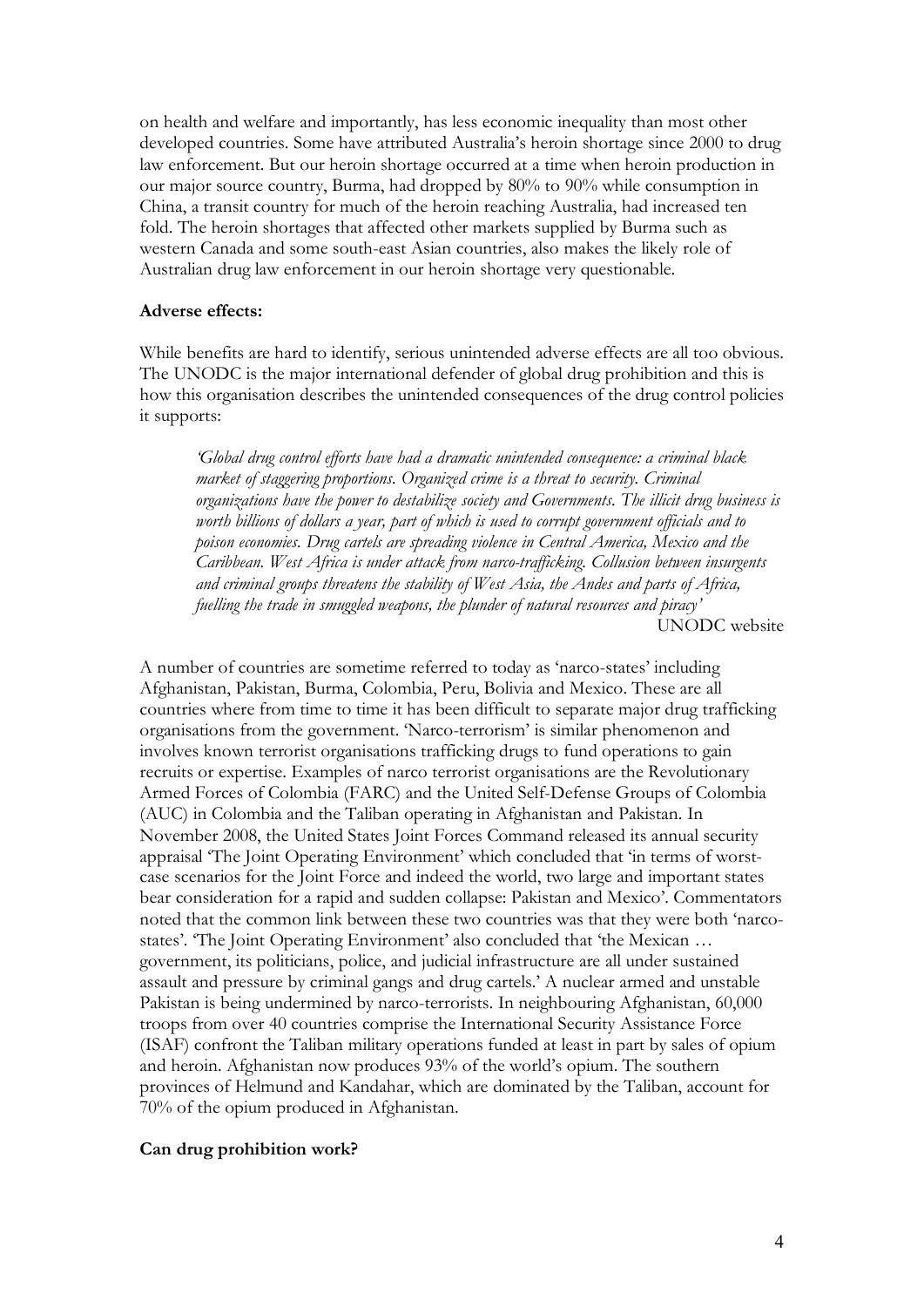If we cannot keep drugs out of prisons, how can we drugs out of our communities? If a kilogram of heroin in Bangkok costs \$US 1,000 but costs \$US 300,000 in New York, London, Amsterdam or Sydney, how can it be stopped from making that journey? The more money we spend on customs and police and the more severe the prison sentences for drug related offences, the higher we expect that retail price to be. The higher the price, the more the profit and the more attractive it is for would-be drug traffickers to take the risk and bring that kilogram of heroin from Bangkok. This is the Achilles heel of drug law enforcement. If alcohol prohibition failed in the USA from 1920-1933, then how can we expect that drug prohibition is going to be different?

## **What do experts think?**

Here is one of the earliest assessments of the failure of drug prohibition in Australia. Edible opium was taxed and available legally in Australia until 1906. In his annual report to the Commonwealth Parliament in 1908 on the state of taxation, H.N.P. Wollaston, the Commonwealth Comptroller-General of Customs said:

*'It is very doubtful if such prohibition has lessened to an extent the amount which is brought in to Australia'… 'owing to total prohibition, the price of opium has risen enormously … the Commonwealth gladly gave up about*  $\overline{f}$ , 60,000 *revenue with a view* to *a suppression* of the *evil*, *but the result has not been what has been hoped for. What now appears to be the effect of total prohibition is that, while we have lost the duty, the opium is still imported pretty freely'*

The Parliamentary Joint Committee on the National Crime Authority in 1989 said:

*'All the evidence shows, however, not only that our law enforcement agencies have not succeeded in preventing the supply of illegal drugs to Australian markets but that it is unrealistic to expect them to do so'*

#### **Expert opinion from the USA:**

George Shultz, the former US Secretary of State, was taped without his knowledge in 1989 when he said:

*'It seems to me we're not really going to get anywhere until we can take the criminality out of the drug business and the incentives for criminality out of it. Frankly, the only way I can think of to accomplish this is to make it possible for addicts to buy drugs at some regulated place at a price that approximates their cost... We need at least to consider and examine forms of controlled legalization of drugs...'*

Richard Holbrooke, current US envoy to Afghanistan & Pakistan, said earlier this year:

*'The United States alone is spending over \$800 million a year on counter-narcotics. We have gotten nothing out of it, nothing. It is the most wasteful and ineffective programme I have seen in 40 years'*

Milton Friedman, winner of the Nobel Prize for Economics, said:

*'Drugs are a tragedy for addicts. But criminalizing their use converts that tragedy into a disaster for society, for users and nonusers alike. Our experience with the prohibition of drugs is a replay of our experience with the prohibition of alcoholic beverages'*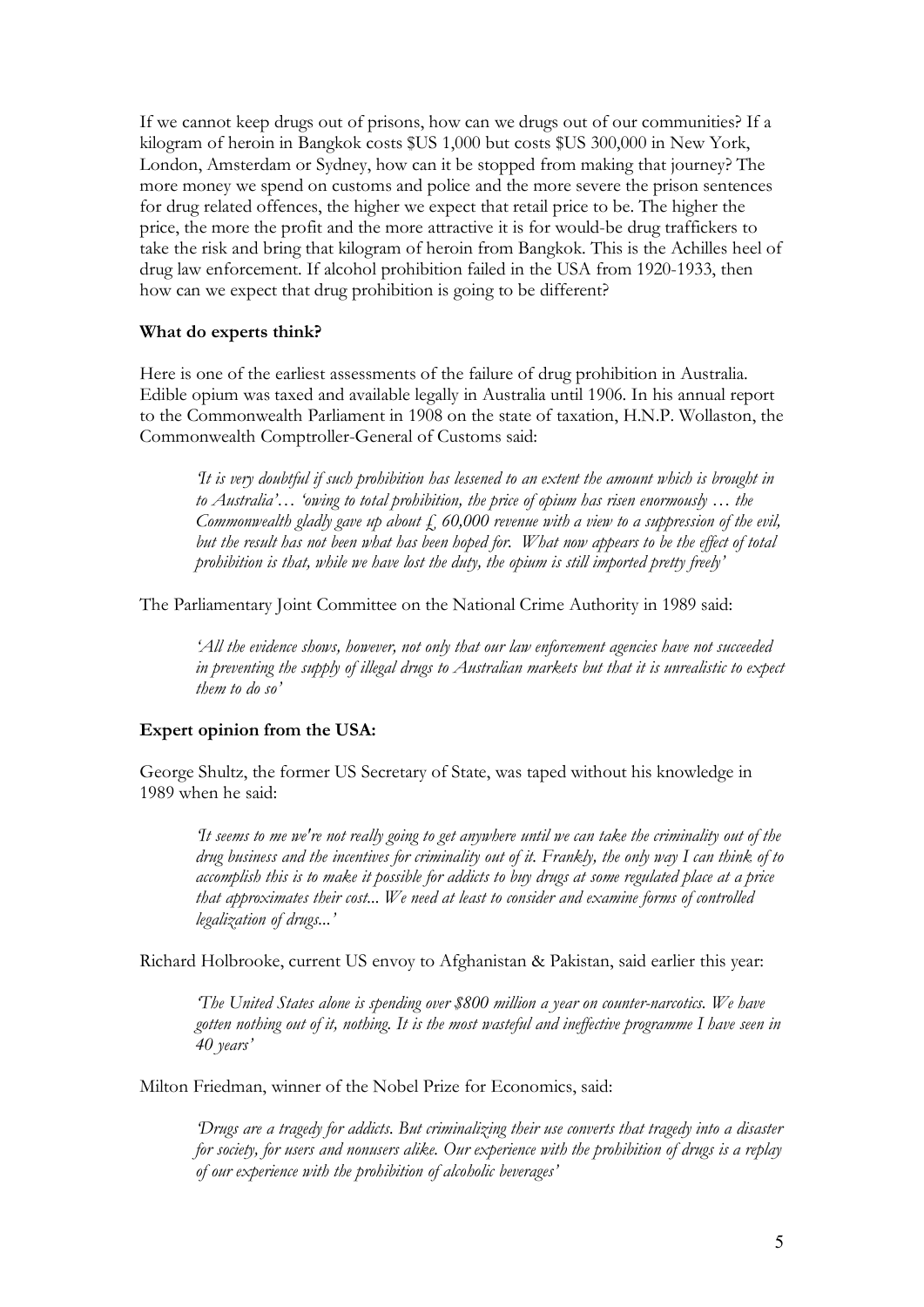In a discussion with President Vicente Fox of Mexico in 2002, President George W. Bush said:

*'As long as there is a demand for drugs in this country, some crook is gonna figure out how to get 'em here'*

### **Expert opinion from the UK:**

David Cameron, Leader of the Conservative Party in the United Kingdom and a likely future Prime Minister, said in 2005

*''Politicians attempt to appeal to the lowest common denominator by posturing with tough policies and calling for crackdown after crackdown. Drugs policy has been failing for decades'*

David Cameron was a member of the Select Committee on Home Affairs of the House of Commons in the United Kingdom. The Committee concluded in 2002:

*'If there is any single lesson from the experience of the last 30 years, it is that policies based wholly or mainly on enforcement are destined to fail. It remains an unhappy fact that the best efforts of police and Customs have had little, if any, impact on the availability of illegal drugs and this is reflected in the prices on the street which are as low as they have ever been'*

Chris Mullin, Chairman of the Select Committee on Home Affairs, House of Commons, United Kingdom, said in 2002:

*'Attempts to combat illegal drugs by means of law enforcement have proved so manifestly unsuccessful that it is difficult to argue for the status quo'*

The Strategy Unit in Whitehall, United Kingdom, is a research centre available to the Cabinet. The Blair Cabinet commissioned a confidential report in 2003 which was later leaked to the public. The Strategy Unit concluded:

'A sustained seizure rate of over 60% is required to put a successful trafficker out of business – anecdotal evidence suggests that seizure rates as high as  $80\%$  may be needed in some cases.<br>Sustained successful interve

The Strategy Unit report also concluded:

*'Over the past 10-15 years, despite interventions at every point in the supply chain, cocaine and* Government interventions against the drug business are a cost of doing business, rather than a *substantive threat to the industry's viability'*

## **Expert opinion from the United Nations:**

The UN Secretary-General, Ban Ki-Moon, said on 7 May 2009:

*'…Many countries impose criminal sanctions for same-sex sex, commercial sex and drug injection. Such laws constitute major barriers to reaching key populations with HIV services.*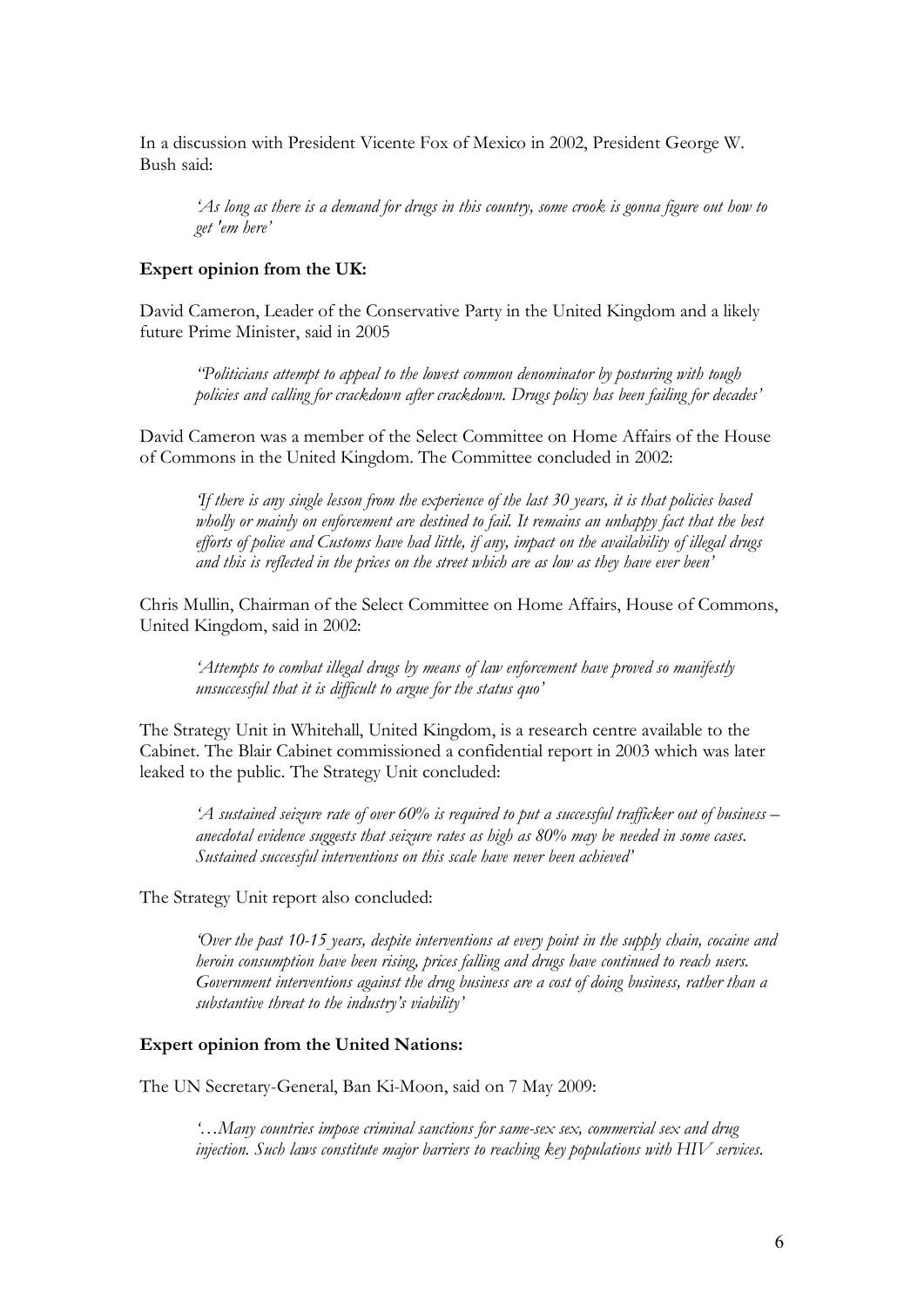*Those behaviours should be decriminalized, and people addicted to drugs should receive health services for the treatment of their addiction'*

## **The beginning of the end:**

In January 2009, Barack Obama took office as President of the United States of America. He became the third US President in row to admit to previous consumption of cannabis. But while Clinton's admission was evasive and George W Bush was caught on tape saying that he would never admit publicly to having used cannabis, Obama responded honestly to <sup>a</sup> question about ever inhaling cannabis 'of course. That was the whole point. Obama also said in the Senate that the 'War on drugs is an utter failure'. He is also on record saying [I believe in] 'shifting the paradigm, shifting the model, so that we focus more on a public health approach.' In his Presidential campaign he made commitments to overcome the Federal ban on funding needle syringe programmes and he pledged to stop Federal government intervening in states which permitted medicinal use of cannabis.

In February, the Latin American drug policy commission released its report. Commissioners included three former Presidents: Fernando Henrique Cardoso from Brasil; César Gaviria from Colombia; and Ernesto Zedillo from Mexico. The Commission concluded that the 'Drug War is a failure' and recommended breaking the 'taboo on open debate including about cannabis decriminalization.'

In March, the United Nations Commission on Narcotic Drugs met in Vienna as the culmination of a ten year review of global drug policy. The meeting produced a 'Political Declaration' which amid considerable controversy excluded the phrase 'harm reduction'. This caused major split in the fragile international consensus on drug policy and resulted in 26 countries (including Australia) demanding support for harm reduction in footnote to the document.

In May, the Governor of California, Arnold Schwarzenegger said 'Well, I think it's not time for [legalization], but I think it's time for a debate'. Vicente Fox, Former President of Mexico said 'I am notyet convinced that that's the solution' but 'why not discuss it?' The current Vice President of Colombia, Franciso Santos Calderón, said 'the only way you can really solve the problem [is] if you legalize it totally. Anything…different than that...will not work'. The new US drug czar, Gil Kerlikowske, said he wants to banish the idea that the U.S. is fighting 'a war on drugs'. In Germany, the Bundestag passed a bill to allow heroin prescription treatment in the country with a majority of 63%.

Opinion polls on cannabis in the USA are changing. In a Zogby poll in April 2009, 52% of national and 58% of Californian respondents said 'yes' to the question 'should marijuana be legal, taxed and regulated?. In a national ABC News/Washington Post poll in April 2009, 46% answered 'Yes' to the question 'Do you favour 'legalizing small amounts of marijuana for personal use?' This was double the level recorded 12 years earlier. In the Field Poll in California in April 2009, 56% supported legalizing marijuana for recreational use and taxing its proceeds. In a poll in California conducted by Oaksterdam University in March 2009, 54% thought cannabis should be legal for adults while 50% thought cannabis should be taxed at same rate as alcohol. A summary of all cannabis polls in the USA shows support for legalisation of cannabis starting at 10% in 1969 but now exceeding 40% for the first time.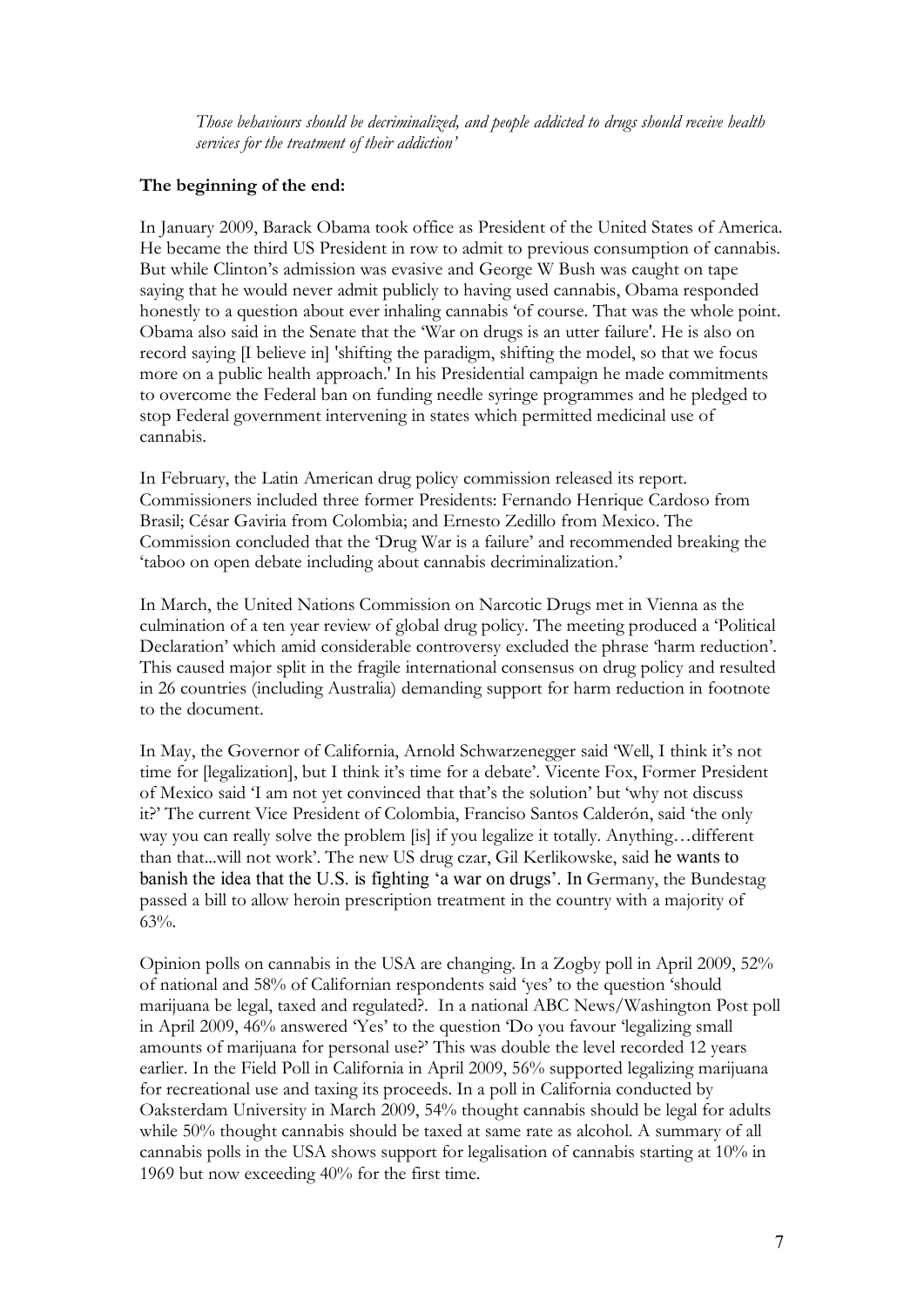# **The Debate:**

One of the reasons that the drug policy debate has lasted so long is the sexing up and cherry picking of data. This will be familiar to us all from the lead up to the invasion of Iraq in March 2003. In leaked Minutes of the War Cabinet meeting in 10 Downing Street on 23 July 2002, Sir Richard Dearlove, Head of MI6, was reported to have said of US policy making in the USA at that time:

*'But the intelligence and facts were being fixed around the policy'*

The experience of intelligence and the facts being based on policy in the Iraq war is very familiar to those of us who have long been involved in the debate about drug policy.

## **Why does prohibition persist?**

As H. L. Mencken said:

*'The whole aim of practical politics is to keep the populace alarmed (and hence clamorous to be led to safety) by menacing it with an endless series of hobgoblins, all of them imaginary'*

The dilemma we have is that effective drug policies are often unpopular while popular drug policies are often ineffective. The attraction of global drug prohibition is that it sounds intuitively as though it ought to work. The attraction of drug law reform is that it is based on evidence but what makes it hard to advocate is that it is often counterintuitive. So the debate about drug law reform is much like other debates such as the controversy about protectionism. Global drug prohibition has survived for so long because it has been an effective political strategy even though it has failed as a public policy

## **What are the alternatives?**

The threshold step is to regard illicit drugs as primarily a health & social issue. Of course there will always be an important role for drug law enforcement. But drug law enforcement should not be forced to carry almost the entire burden of drug policy. That clearly has worked in the past as a political strategy but does not work as a public policy. Funding for health and social interventions should be increased to the level of drug law enforcement. To achieve better outcomes, policy must be based on evidence. Policy makers should fund policy options to get the best return on investment. Penalties for drug possession and consumption should be reduced to small civil sanctions or preferably eliminated.

Treatment of drug users should play a much more important role and this can only happen if capacity is expanded, quality is improved and the range of treatment options is considerably broadened. There are increasing calls for the taxation and regulation of cannabis. Cannabis accounts for a considerable proportion of the cash flow associated with illicit drugs. Taking most of that out of the black market will have major benefits. When all or most of these steps have been taken, there may be a small role for allowing the recreational sale of small quantities of dilute samples of some drugs. We should remember that this would not be a new policy but a return to former policies. Before 1906 in Australia, edible opium was taxed and sold in grocery stores. Before 1913 Coca